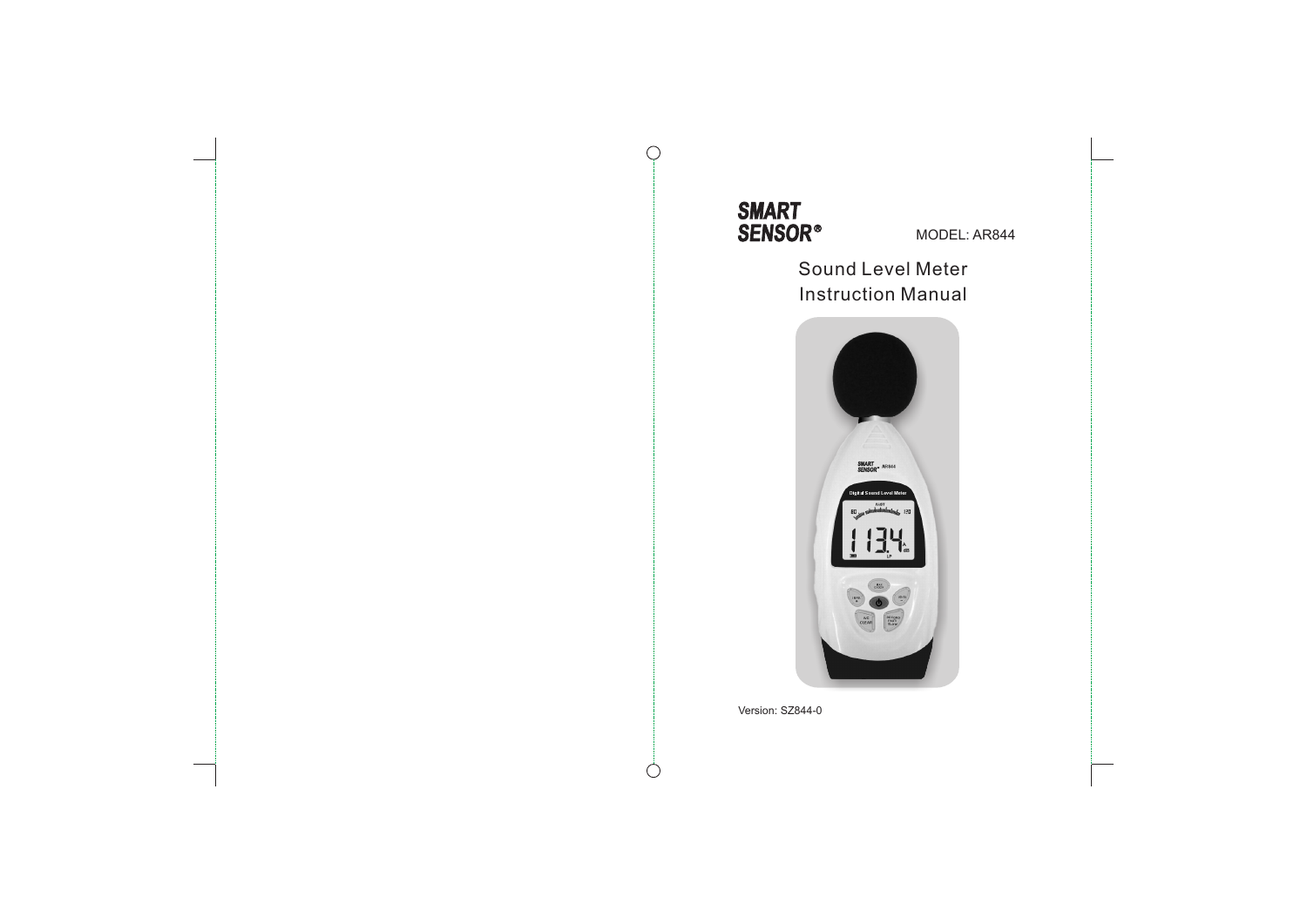# Precauction

- $\triangleright$  Thank you for pruchasing our Digital sound level meter.
- $\triangleright$  This manual provides relative information on how to use the unit and warnings in operation.
- $\triangleright$  To make the best use of this product's functions, read this manual thoroughly before use. Please keep this manual for quick reference.
- Please make some simple test measurement to ensure proper performance of the unit.

## **Maintenance and warranty**

#### 1). Maintenance

- $\triangleright$  Replacement and maintenance of battery:
	- a.Remove the battery from the unit if it is not required for extended periods of time in order to avoid damage to the battery compartment and the electrode resulting from a leaking battery.
	- b. After power on, if a symbol  $\Box$  appears on the LCD, you need to replace the batteries immediately. Open the ba ttery door, take out the old battery install new batteries, (note the battery polarity), then close the battery door, for details please refer figures and contents on page 10 of this manual.

### $\triangleright$  Cleaning the casing:

Never use alcohol or thinner to clean the unit casing that will especially erode the LCD surface; just clean the unit lightly as needed with little clean water.

#### 2). Warranty

 $\triangleright$  About relative warranties please read provided warranty card.

 $\triangleright$  We disclaim any liability due to: transportation damages; incorrect use or operation; manipulation, alterations or repair attempts; without warranty card, invoice.

Specific Declarations

a. We reserve the rights of the update and amendment of the product design and the manual which are subject to change without further notification.

b. Dispose of battery should in accordance with local laws and regulations.





**-36-**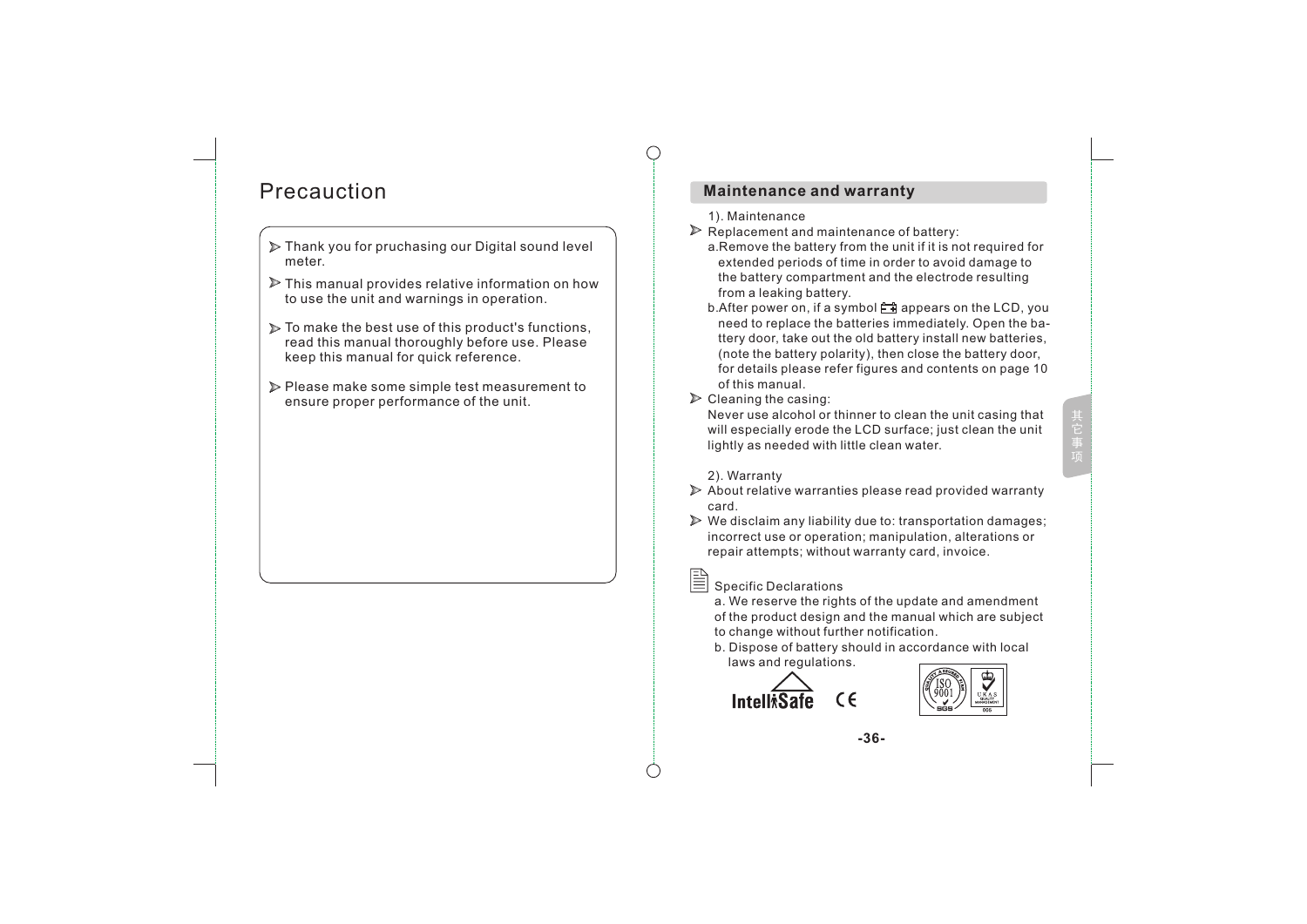# **3. Other items**

## **Familiar trouble shooting**

The following is a list of actions to be taken if the unit is not working properly:

### 1). Screen is Blank:

 Check the batteries are installed correctly. Open the battery door on rear of the unit. The + and - symbols on the battery should match the corresponding + and - symbols marked in the battery compartment.

2). If the unit can not connect to PC normally, please check if the USB cable is OK, if the cable can not be used formally, please replace it for a new one.

## **Attentions**

1). Environment conditions on operation: Indoor use; 2000 meters high below; Temperature:0~40℃; Relative humidity: ≤80%RH

2). Do not store or use the unit in following conditions:

- a. Splashes of water or high levels of dust.
- b. Air with high salt or sulphur content.
- c. Air with other gases or chemical materials.
- c. High temperature or humidity or direct sunlight.

3). Never impact the unit or used on humidity conditions.

# **Contents**

## **1. Before use notice**

| Diagram of the unit--------------------------------(03)   |  |
|-----------------------------------------------------------|--|
|                                                           |  |
|                                                           |  |
|                                                           |  |
| > Calendar setting---------------------------------- (10) |  |

## **2.Operation instructions**

| ▶ Battery installment------------------------------(11) |
|---------------------------------------------------------|
| ▶ Selecting measure level------------------------(12)   |
| > Time weighting selection-----------------------(16)   |
| Frequency weighting selection---------------(17)        |
| > The maximum value measurement-----------(18)          |
|                                                         |
| Data clearance-----------------------------------(20)   |
| > Connect with PC---------------------------------(21)  |

## **3. Other items**

| > Familiar trouble shooting-----------------------(35)  |  |
|---------------------------------------------------------|--|
|                                                         |  |
| Maintenance and warranty---------------------(36)       |  |
| > Special declaration------------------------------(36) |  |

**-35-**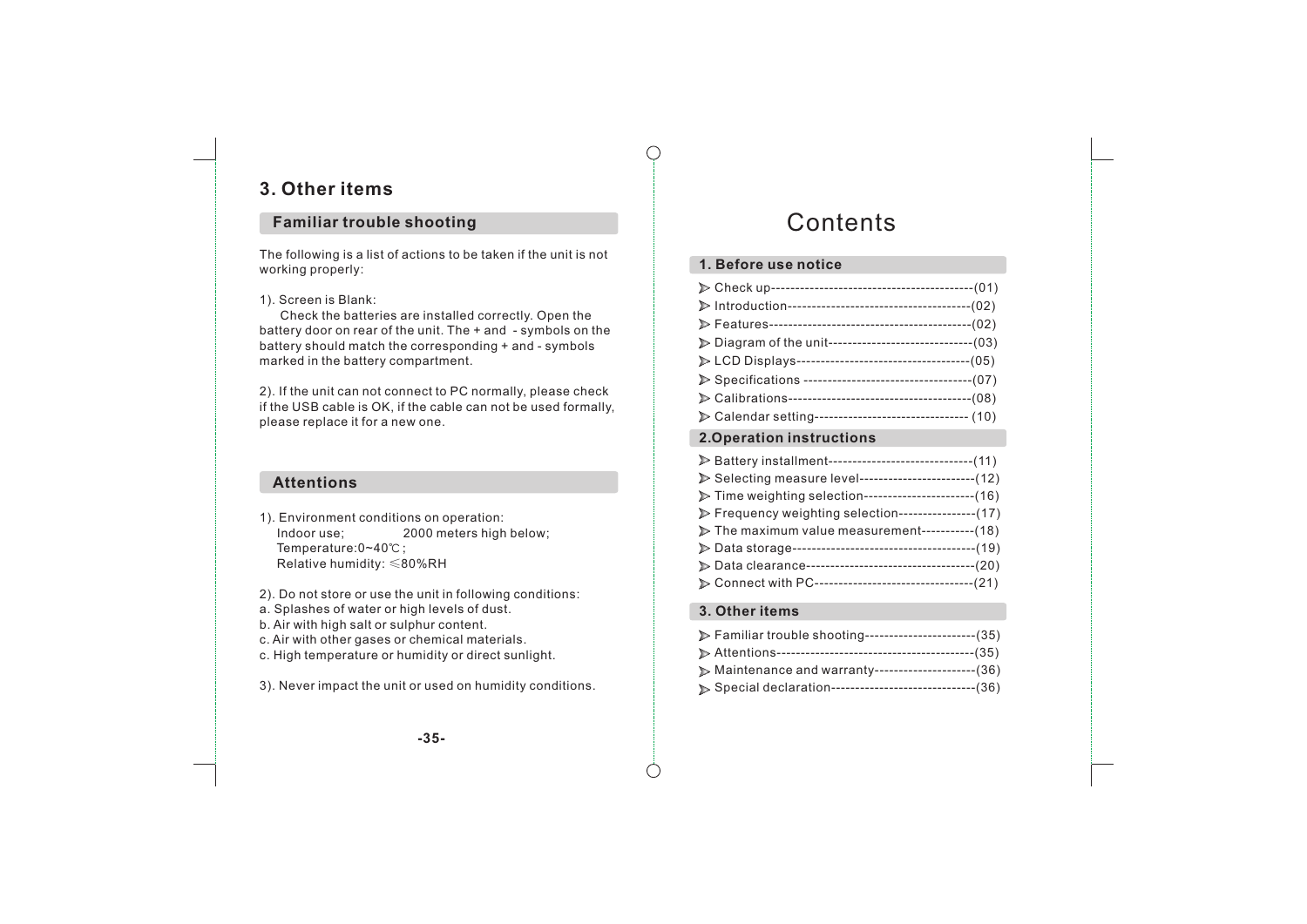# **1. Before use notice**

## **Check-up**

 Carefully unpack your kit after you purchased this product and ensure that you have the following items. In the event that any item is missing or if you find any mismatch or damage or the manual appearing to lack page, etc. seriously influencing the reading, promptly contact your dealer.

|   | Sound level meter                  | 1PCS |
|---|------------------------------------|------|
|   | Sponge ball                        | 1PCS |
|   | Computer software disc             | 1PCS |
| ⋗ | USB connection cable               | 1PCS |
|   | $\triangleright$ AC output wire    | 1PCS |
|   | $\triangleright$ 1.5V battery (AA) | 4PCS |
|   | $\triangleright$ EN user's manual  | 1PCS |
|   | Warranty card                      | 1PCS |
|   | PP packing box                     | 1PCS |

### 7). Download of recorded data:

 $\bigcap$ 

 Click the Import Data in File menu bar or Import Data button on tool column will popup following picture as Shown in figure 32:



 $\triangleright$  Button instructions:

| <b>Button</b>         | Function                                        |
|-----------------------|-------------------------------------------------|
|                       | Click to download measuring data from the unit. |
| nport <sub>कि</sub> । | In download process, please don't switch        |
|                       | between windows to avoid a alert "Over Time".   |
|                       | Click to save real-time measuring data, input   |
| <b>Ext</b> Save       | file name in popup window, click to save        |
|                       | (Document format is Lab.)                       |
|                       |                                                 |
| <b>A</b> Print Graph  | Click to print curve diagram                    |
| Q Zoom In             | Zoom out curve diagram                          |
| Q Zoom Out            | Zoom in curve diagram                           |
| Reset Zoom            | Reset zoom, resume to defaulted value           |
|                       | Move curve diagram to left or right             |

 $\triangleright$  This software supports to print measuring data curve diagram, for details please refer to HELP content.

**-01- -34-**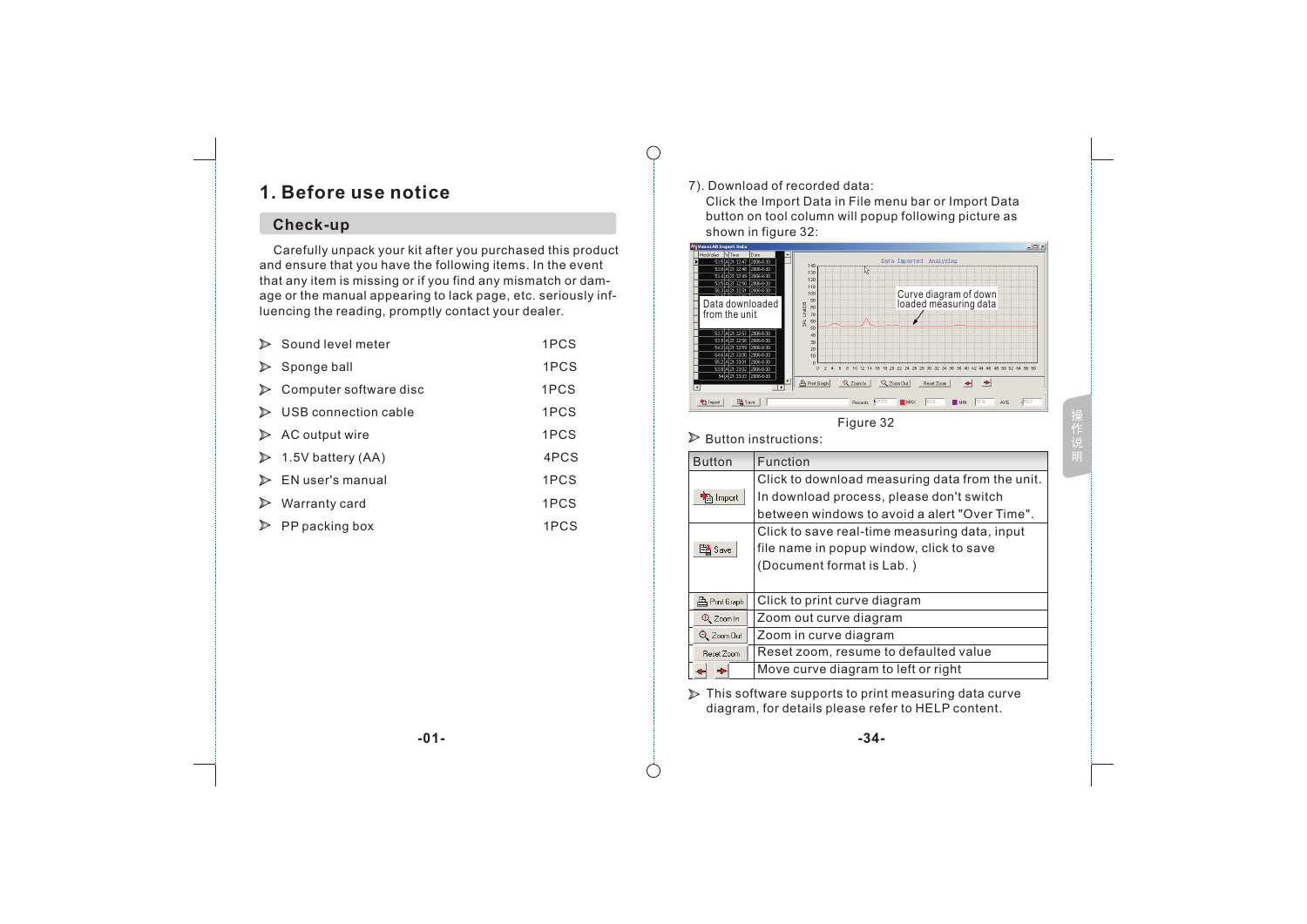## 6) On line measurement:

 $\triangleright$  Click Real Time Measure in File menu bar or Real Time Measure button in tool column will enter into the window as shown in figure  $31$ :



Figure 31

#### $\triangleright$  Button instructions:

| <b>Button</b>          | Function                                            |  |
|------------------------|-----------------------------------------------------|--|
| Start to Measure       | Click to start real-time measurement                |  |
| Stop Measure           | Click to stop real-time measurement                 |  |
| <sup>र</sup> ्षे Clear | Click to clear all the measuring data               |  |
|                        | Click to store real-time measuring data, input file |  |
| <b>B</b> Save          | name in popup window, click to save the document    |  |
|                        | format of Lab.                                      |  |
| <b>凸 Print Graph</b>   | Click to print curve diagram                        |  |
| Q Zoom In              | Zoom in curve diagram                               |  |
| Q Zoom Out             | Zoom out curve diagram                              |  |
| Reset Zoom             | Reset zoom, resume to defaulted value               |  |
|                        | Move curve diagram to left or right                 |  |

## **Introduction**

 This unit has been designed to meet the measurement requirement of noise engineers, noise quality control and health prevention in various environments. Such as noise measurement in factory, office, traffic road, family and all other noise measurement applications.

用

#### **Features**

- $\triangleright$  This unit was designed according to following standards:
	- a. International electrician committee standard: IEC PUB 651 TYPE2
	- b. US national standard: ANSI S1.4 TYPE2
- $\triangleright$  Accuracy up to  $+/-1.5dB$
- Measurement range is 30 to 130dB
- $\triangleright$  High/low speed rate selection
- $\triangleright$  The maximum value holding function
- $\triangleright$  Auto power off 10 minutes
- $\triangleright$  Both AC and PWM signal output are available
- $\triangleright$  Calendar function
- $\geq 4700$  data record function
- Connect with the PC through USB, provides data record downloading, real-time data sampling analysis, and printing graph&data functions.

#### **-33- -02-**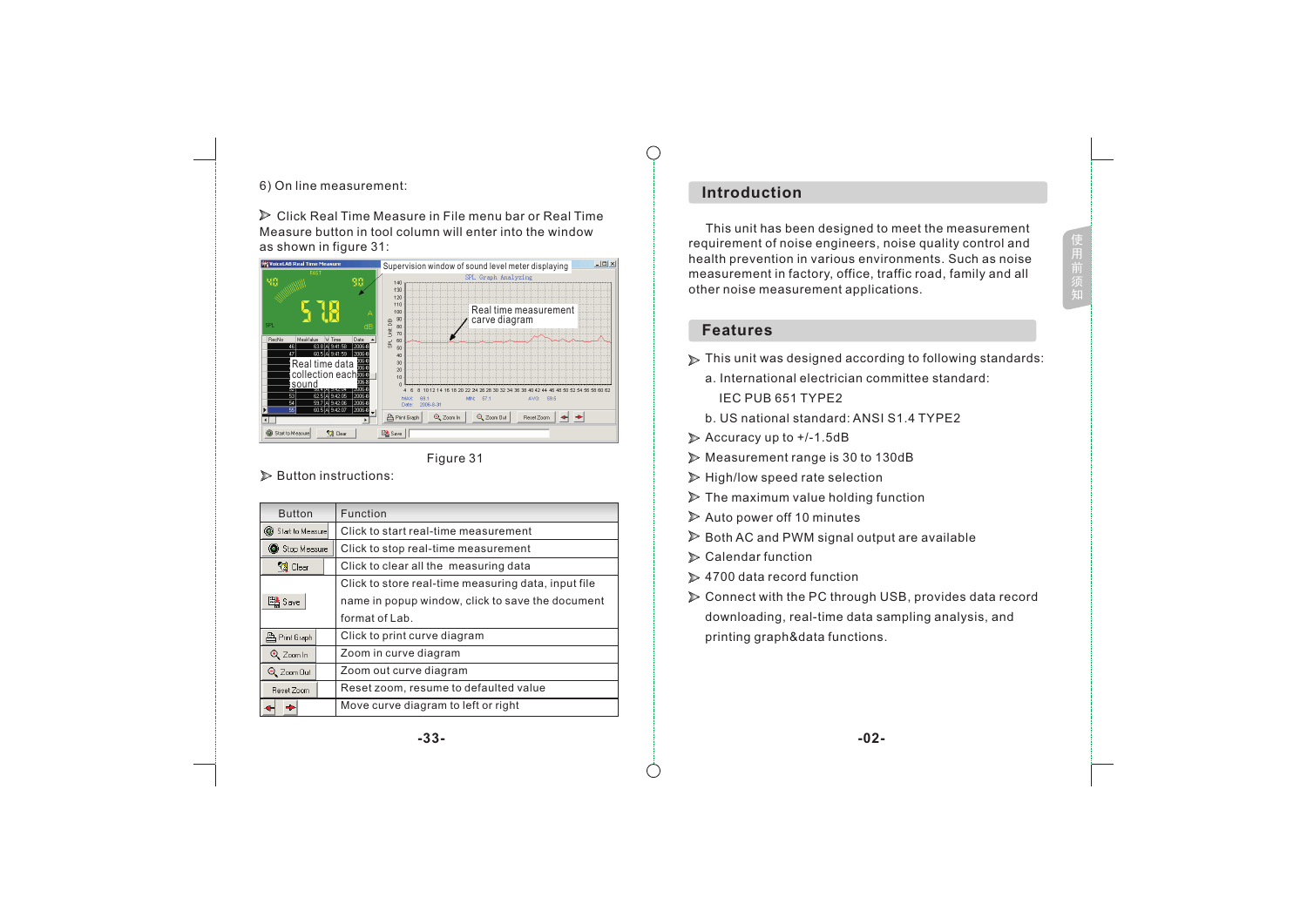

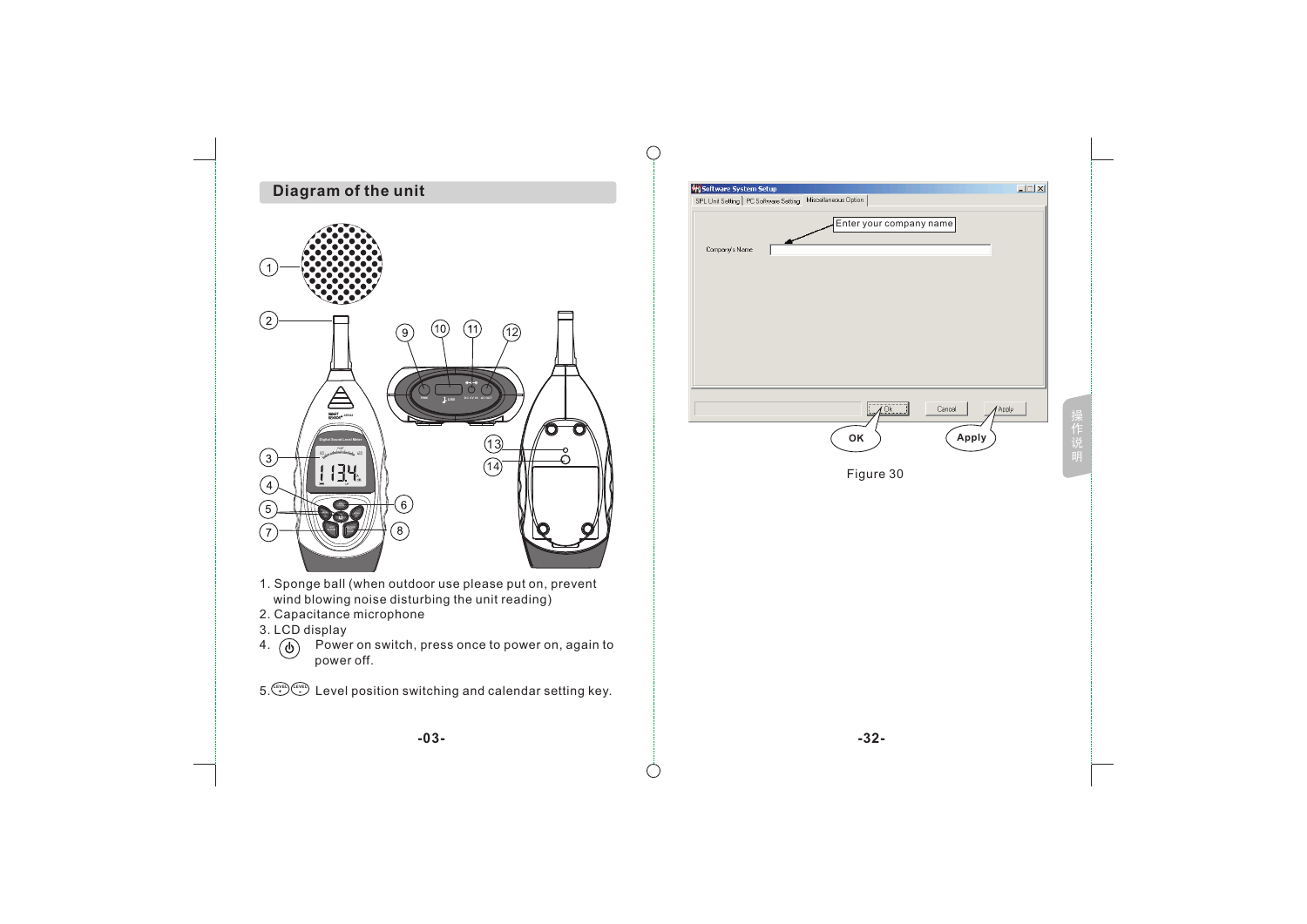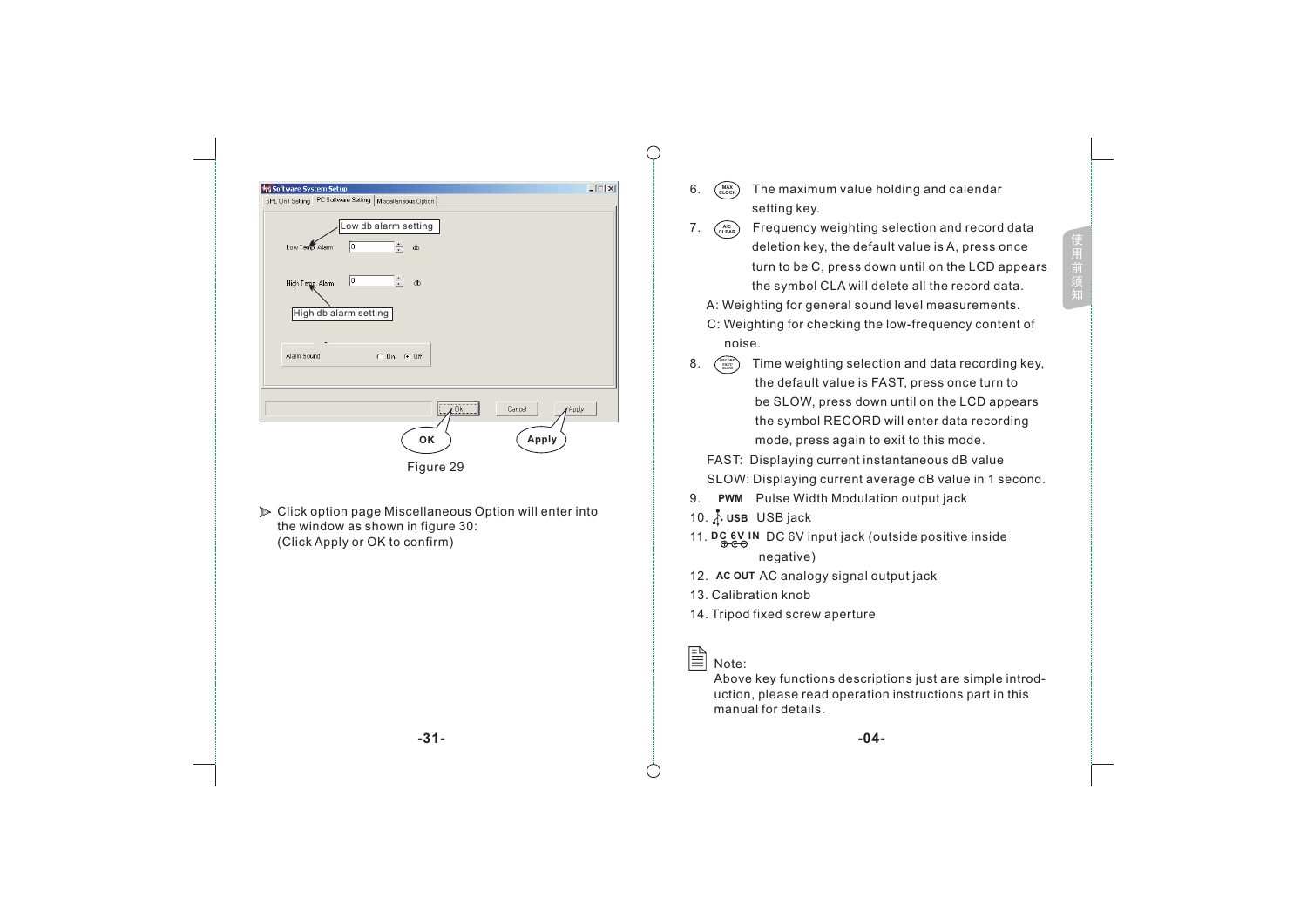

 Click System Setup in Option menu bar or System Option button in tool column will enter into defaulted option page SPL Unit Setting, as shown in figure 28:

| ᅬ<br>Measurement Range<br>Setup System Time With PC Current Time<br>MAX Work Mode<br>Sample Speed<br>Weight<br>C Fast<br>CA.<br>$C$ $C$<br>C Slow<br>Cancel<br>0k<br>Apply<br>OK<br>Apply<br>Figure 28<br>> Click option page PC Software Setting will enter into the<br>windw as following picture as shown in figure 29: | <b>My Software System Setup</b><br>SPL Unit Setting   PC Software Setting   Miscellaneous Option |  |  | $ \Box$ $\times$ |
|----------------------------------------------------------------------------------------------------------------------------------------------------------------------------------------------------------------------------------------------------------------------------------------------------------------------------|--------------------------------------------------------------------------------------------------|--|--|------------------|
|                                                                                                                                                                                                                                                                                                                            |                                                                                                  |  |  |                  |
|                                                                                                                                                                                                                                                                                                                            |                                                                                                  |  |  |                  |
|                                                                                                                                                                                                                                                                                                                            |                                                                                                  |  |  |                  |
|                                                                                                                                                                                                                                                                                                                            |                                                                                                  |  |  |                  |
| (Click Apply or OK to confirm)                                                                                                                                                                                                                                                                                             |                                                                                                  |  |  |                  |
|                                                                                                                                                                                                                                                                                                                            |                                                                                                  |  |  |                  |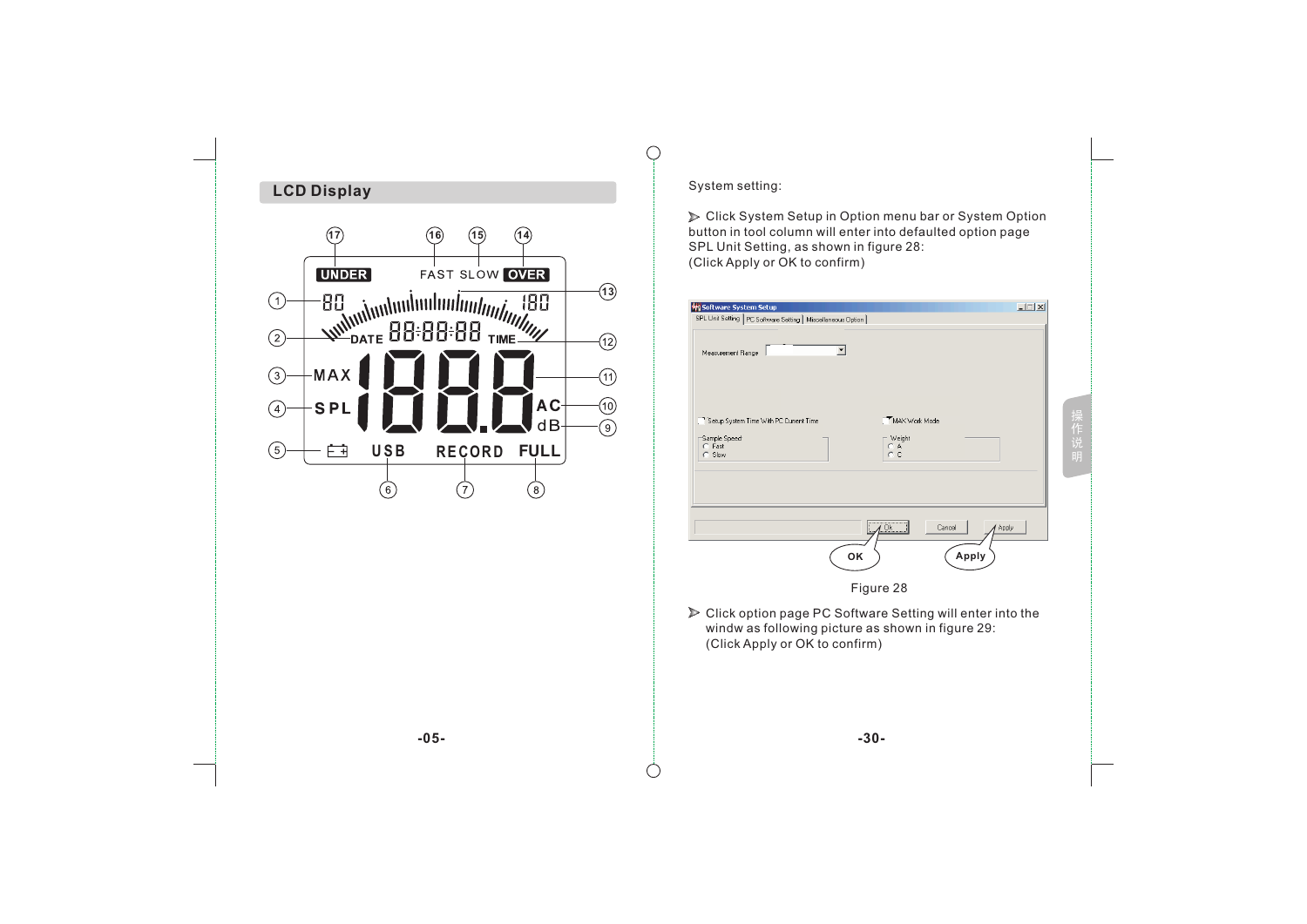### 4) Connection with PC:

Insert one end of USB wire into the USB socket on the unit, as shown in figure 26:



Figure 26

 $\blacktriangleright$  Plug another end of USB wire into the interface port on PC, as shown in figure 27:



- $\triangleright$  Once the connection is done, an USB icon appears on the LCD of the unit indicates a success connection, otherwise, the connection fails.
- $\triangleright$  In connection with PC, the PC could supply the power to the unit directly, in absence of 4 \*AA batteries. When disconnect with the PC, the unit will auto turn off.

### 1.Level range

 $\subset$ 

2. DATE calendar date (year, month, day)

用

- 3. MAX The maximum value icon
- 4. **SPL** Sound pressure level icon
- 5. Low battery indication
- **U S B** 6. USB communication icon
- 7. R**ECORD** Data recording icon
- **FULL Data recording full indication**
- 9. Measurement unit
- 10. AC frequency weighting A and C
- 11. Reading displaying area
- 12. TIME Calendar clock (hour, minute, second)
- 13. Bar graph (1dB/1 bar graph)
- 14. **OVER** Alarm symbol, if the reading is over the maximum range, this symbol will display.
- 15. Slow speed (refers to respond speed)
- 16. Fast speed (refers to respond speed)
- 17. **UNDER** Alarm symbol, if the reading is under the minimum range, this symbol will display.

**-29- -06-**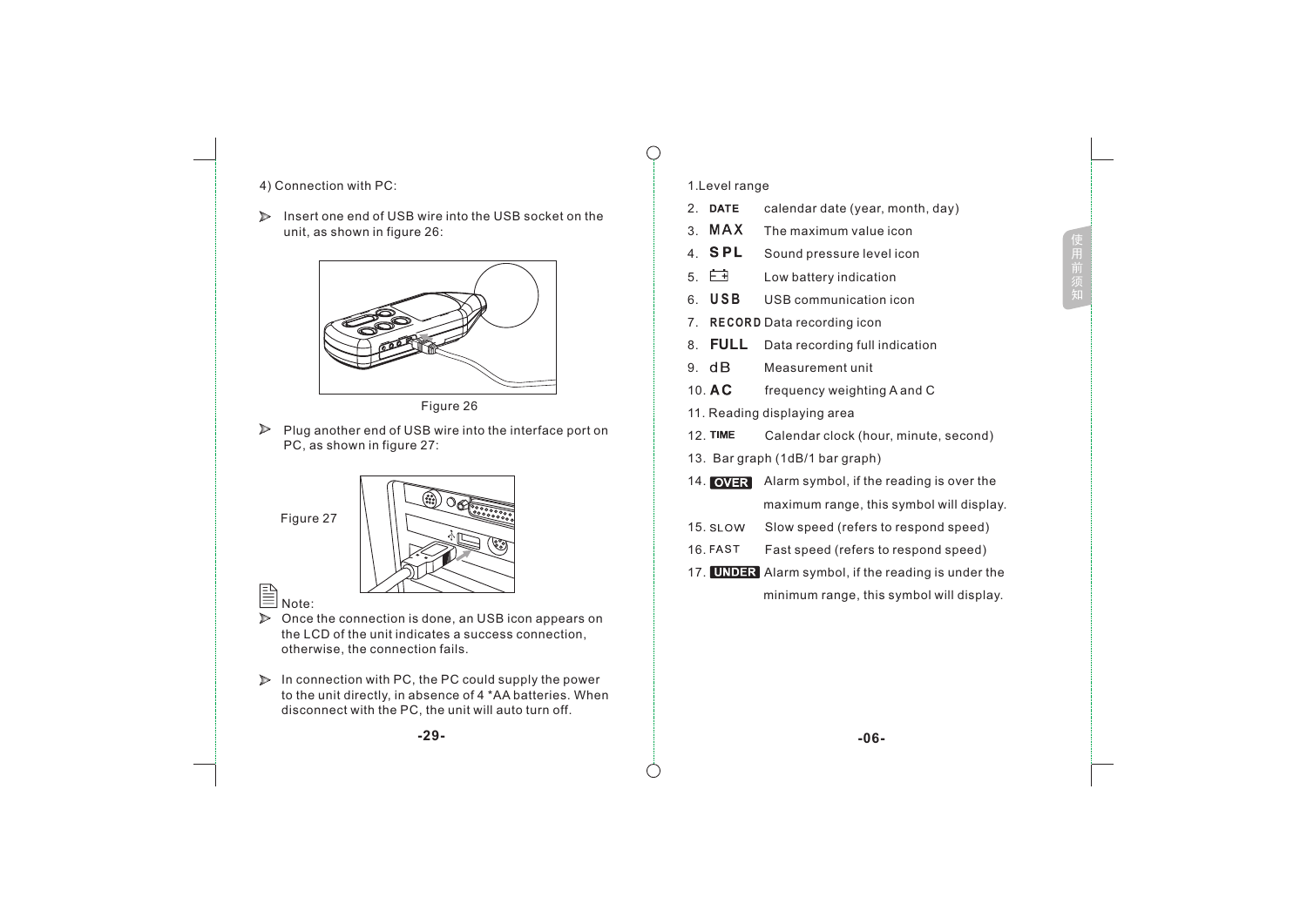# **Specifications**

| Calibration sound source           | 94dB@1KHz                                                        |  |  |  |
|------------------------------------|------------------------------------------------------------------|--|--|--|
| Measurement range                  | 30~130dBA、35~130dBC                                              |  |  |  |
|                                    | $± 1.5dB$ (reference sound pressure                              |  |  |  |
| Accuracy                           | standard, 94dB@1KHz)                                             |  |  |  |
| Frequency response                 | 31.5Hz~8.5KHz                                                    |  |  |  |
| Resolution                         | 0.1dB                                                            |  |  |  |
|                                    | 30 to 80, 50 to 100, 60 to 110,                                  |  |  |  |
| Measuring level                    | 80 to 130, 30 to 130                                             |  |  |  |
| Dynamic range                      | 50dB/100dB                                                       |  |  |  |
| Overload indication                |                                                                  |  |  |  |
|                                    | OVER / UNDER                                                     |  |  |  |
| Frequency weighting characteristic | A and C                                                          |  |  |  |
| Digital display                    | 4 digits                                                         |  |  |  |
| Analogy bar graph                  | 1dB/1 bar graph                                                  |  |  |  |
| Sampling rate                      | 20times/second                                                   |  |  |  |
|                                    | 4Vrms/ full bar graph, output impedance                          |  |  |  |
| AC signal output                   | is about 600 ohm                                                 |  |  |  |
| PWM signal output                  | Duty cycle = $\frac{0.01 \times \text{db value}}{2.2}$<br>x 100% |  |  |  |
| Dynamic characteristic             | FAST(high speed)/SLOW(low speed)                                 |  |  |  |
| Calendar accuracy                  | $± 30$ seconds/day                                               |  |  |  |
| Data storage quantity              | 4700                                                             |  |  |  |
| The maximum value holding          | MAX                                                              |  |  |  |
| Auto power off                     | (after no operation for 10 minutes)                              |  |  |  |
| Microphone                         | 1/2inch polarization capacitance microphone                      |  |  |  |
| Operating voltage                  | 6V                                                               |  |  |  |
| Product dimensions                 | 67x30x183mm                                                      |  |  |  |
| Product net weight                 | 147.5G(not include battery)                                      |  |  |  |
| <b>Battery life</b>                | 20H continuous use                                               |  |  |  |
|                                    |                                                                  |  |  |  |

| Command                  | Function                                          |
|--------------------------|---------------------------------------------------|
| Real time                | Real-time data measurement, the measured data     |
| measure                  | at real time will be displayed on computer screen |
| Open                     | Open measuring data file in Lab format            |
| save                     | Save real-time measurement data                   |
| <b>Import Data</b>       | Download the measurement data                     |
| Export Data              | Export the measuring data into excel fomat        |
| <b>Printer Setup</b>     | Printer setting                                   |
| <b>Print Data Sheetl</b> | Print data sheet                                  |
| System Setup             | System setting                                    |
| Language                 | Language selection of software contact interface  |

 $\bigcap$ 

 $( )$ 

Tool column instruction as shown in following diagram:

| <b>EQJH&amp;S&amp;BOD</b> |  |  |  |  |  |  |  |
|---------------------------|--|--|--|--|--|--|--|
|---------------------------|--|--|--|--|--|--|--|

÷

|         | Button   Function                                             |
|---------|---------------------------------------------------------------|
| Þ.      | Real-time data measurement, the measured data in real time    |
|         | will be displayed on computer screen                          |
| $\odot$ | Download the data stored in the sound level meter to computer |
|         | Open measuring data file that is saved as Lab format          |
|         | Save real-time measurement data                               |
|         | Save the measured data as Excel document                      |
| ÷       | Print data sheet                                              |
| 鍻       | System setting                                                |
|         | Help                                                          |
| L O     | System information                                            |
| ড       | Close this software                                           |
|         |                                                               |

**-07- -28-**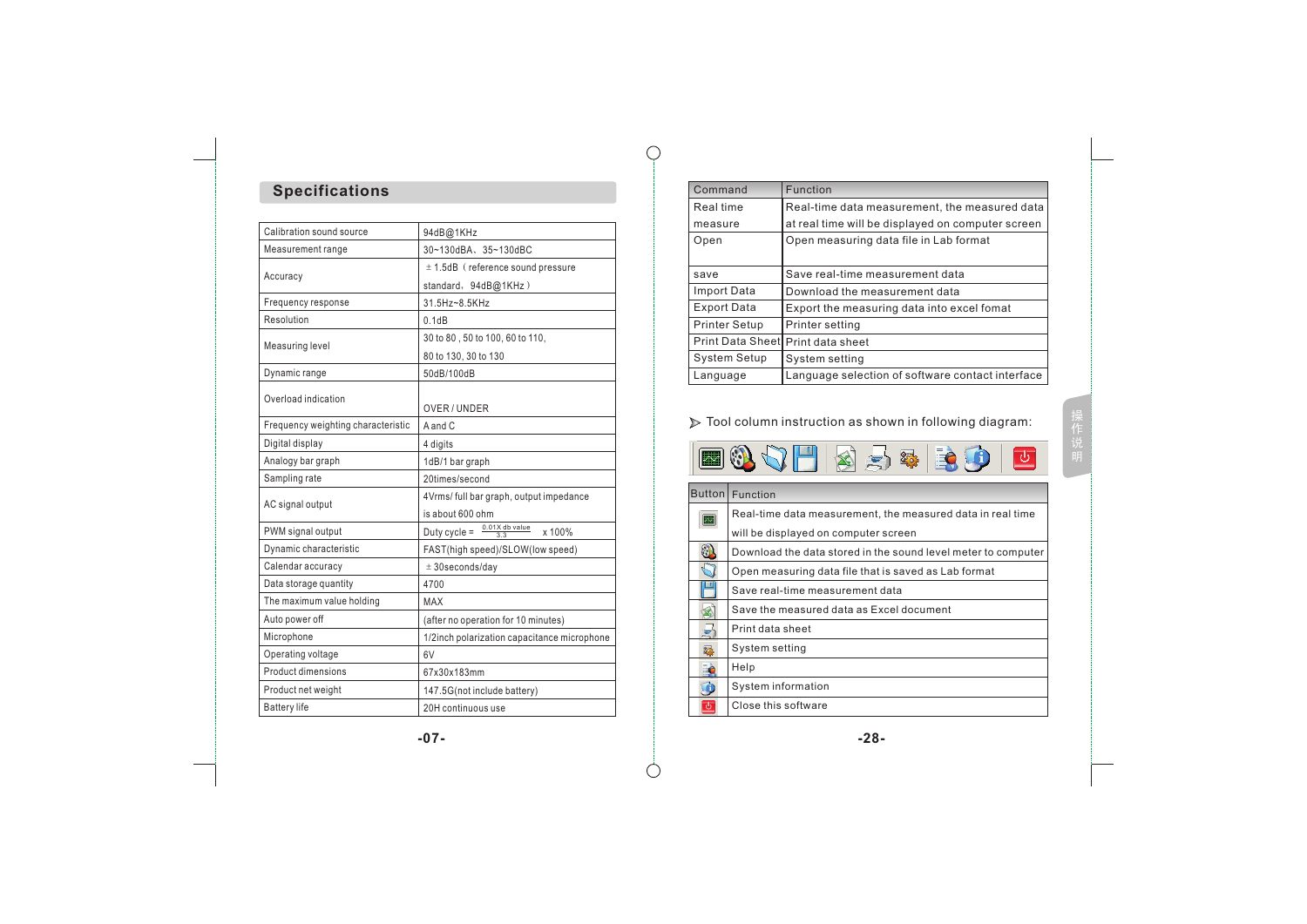

用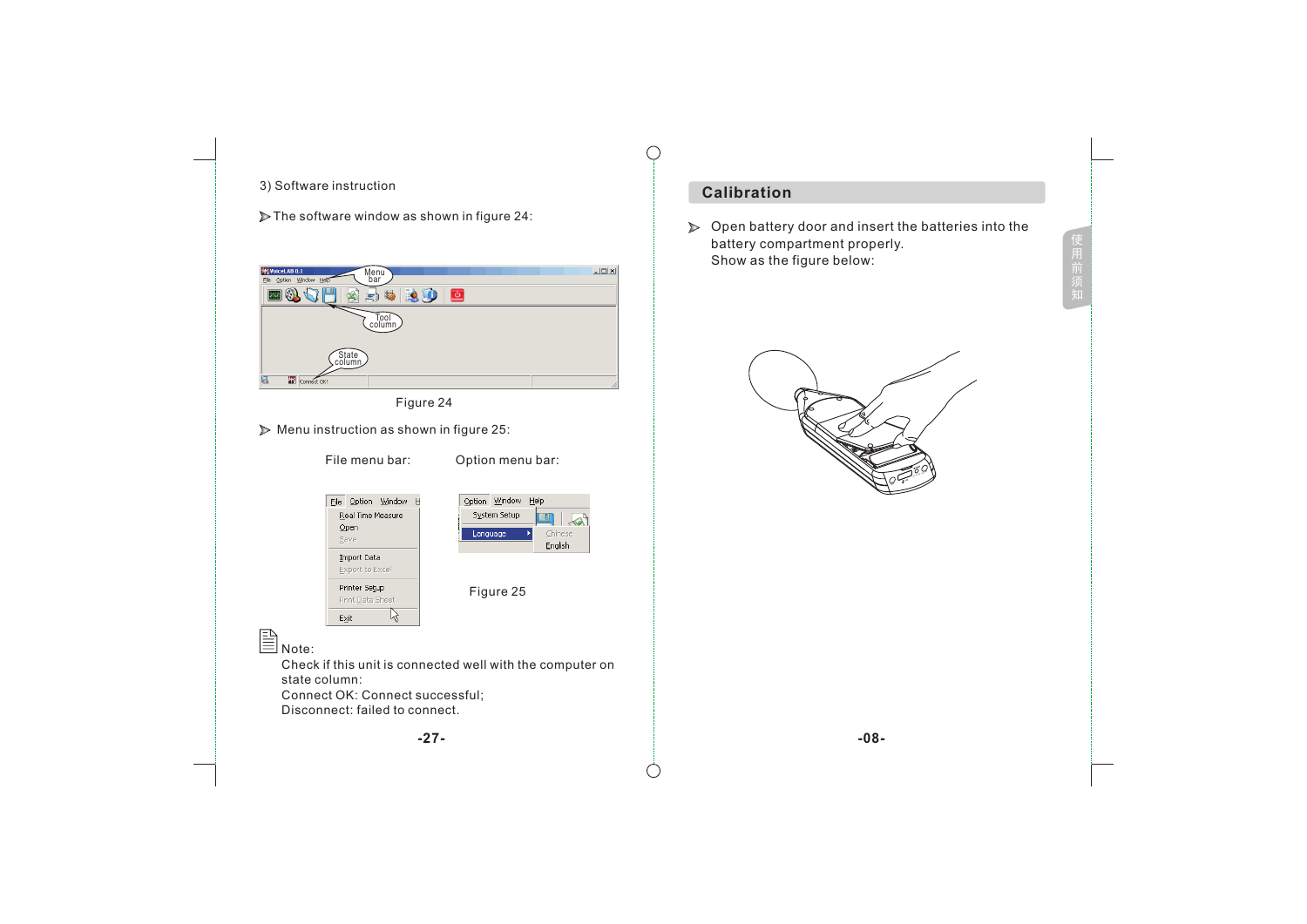Please use 94dB@1KHZ standard calibration instrument

- $\triangleright$  Setting on sound level meter: Frequency weighting is A; Time weighting is FAST; Level range is 60 to 110dB
- $\triangleright$  Insert the microphone head into the standard calibration jack, set the standard source as 94dB@1KHZ, use a small - screwdriver adjusts the calibration knob at the round hole in battery compartment until LCD display 94.0, as shown in figure 3:



This unit has been calibrated before leaving factory, one year calibration cycle is recommended.

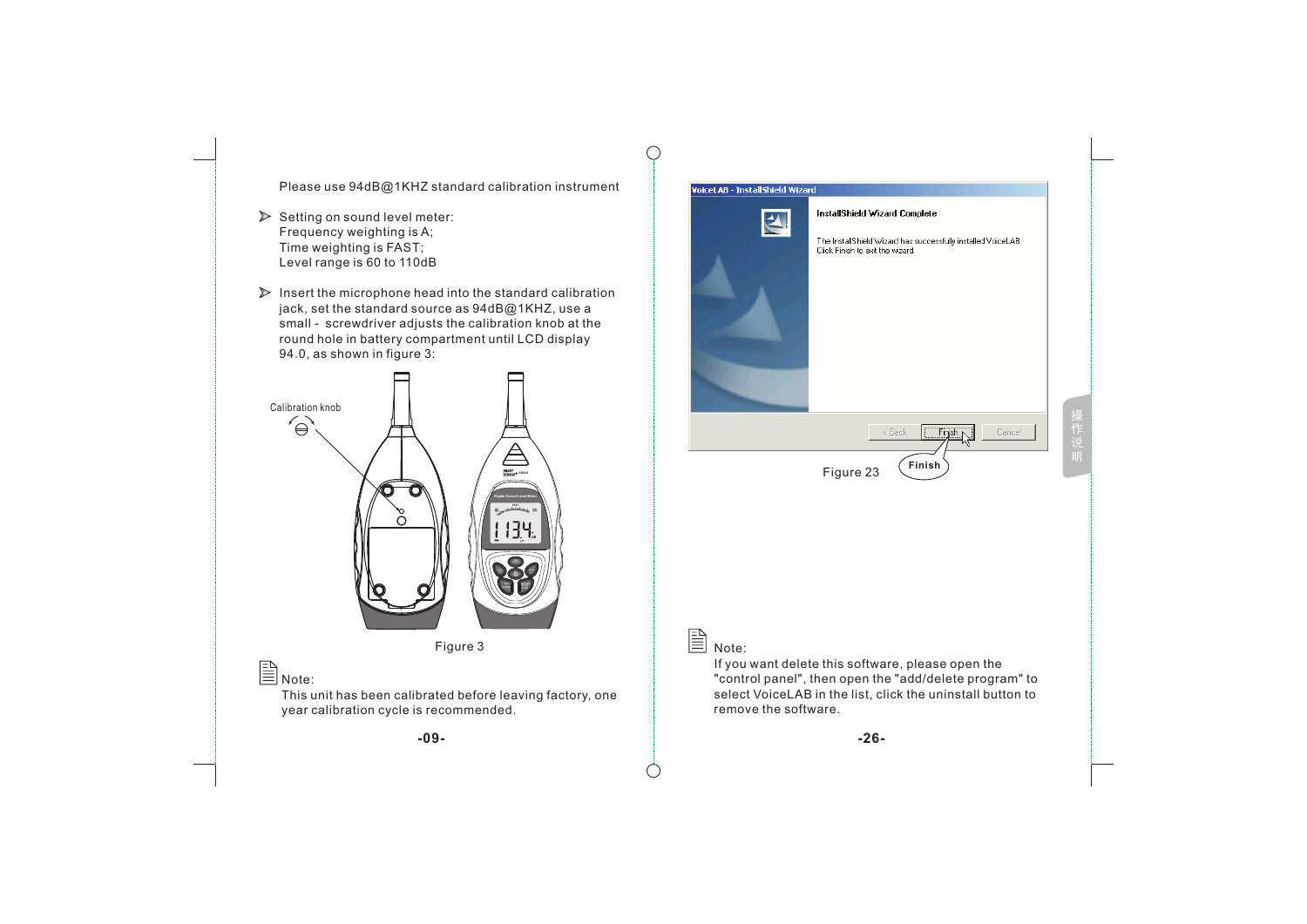| VoiceLAB - InstallShield Wizard<br>$\vert x \vert$                                                                                                                                                    | <b>Calendar setting</b>                                                                                                                                                                                                                                                                                                                                                                                                                                                                             |
|-------------------------------------------------------------------------------------------------------------------------------------------------------------------------------------------------------|-----------------------------------------------------------------------------------------------------------------------------------------------------------------------------------------------------------------------------------------------------------------------------------------------------------------------------------------------------------------------------------------------------------------------------------------------------------------------------------------------------|
| <b>Setup Status</b>                                                                                                                                                                                   | > 1. Setting date and clock with button:                                                                                                                                                                                                                                                                                                                                                                                                                                                            |
| VoiceLAB is configuring your new software installation.<br>Installing<br>C:\Program Files\smartsensor\VoiceLAB\VoiceLAB.mdb                                                                           | When the unit in power-off condition press $\binom{max}{c\text{ to }c}$<br>key and the $\textcircled{b}$ key to turn on, the LCD screen flashes<br>the first digit of calendar year,<br>as shown in figure 4:                                                                                                                                                                                                                                                                                       |
| InstallShield -<br>Cancel                                                                                                                                                                             | DATE 070 108<br>Figure 4                                                                                                                                                                                                                                                                                                                                                                                                                                                                            |
| Cancel<br>Figure 22                                                                                                                                                                                   |                                                                                                                                                                                                                                                                                                                                                                                                                                                                                                     |
| $\triangleright$ If appears following picture, click Finish, the quick way of<br>starting software will produce automatically on the<br>desktop, the icon name is VoiceLAB,<br>as shown in figure 23: | at this time you can release the (MAX) key, press the LEVEL<br>$\blacktriangle$ or $\nabla$ key to adjust the digital of year, month and day,<br>after adjust the first digit, press the $\binom{max}{c\text{ tooc}}$ key turn to<br>adjust second digit, follow such steps, when you press<br>down this key at sixth time, you can start the adjustment<br>of hour and minute, after minute adjustment finished press<br>down (MAX) key once again to withdraw from calendar adju-<br>stment mode. |
|                                                                                                                                                                                                       | ▶ 2. Setting date and time with PC connection:<br>Click OPTION>SYSTEM SETUP, select SYSTEM<br>SETUP TIME WITH PC CURRENT TIME, then click<br>ENTER, on the computer displayed time will be<br>downloaded into this unit.                                                                                                                                                                                                                                                                            |
| $-25-$                                                                                                                                                                                                | $-10-$                                                                                                                                                                                                                                                                                                                                                                                                                                                                                              |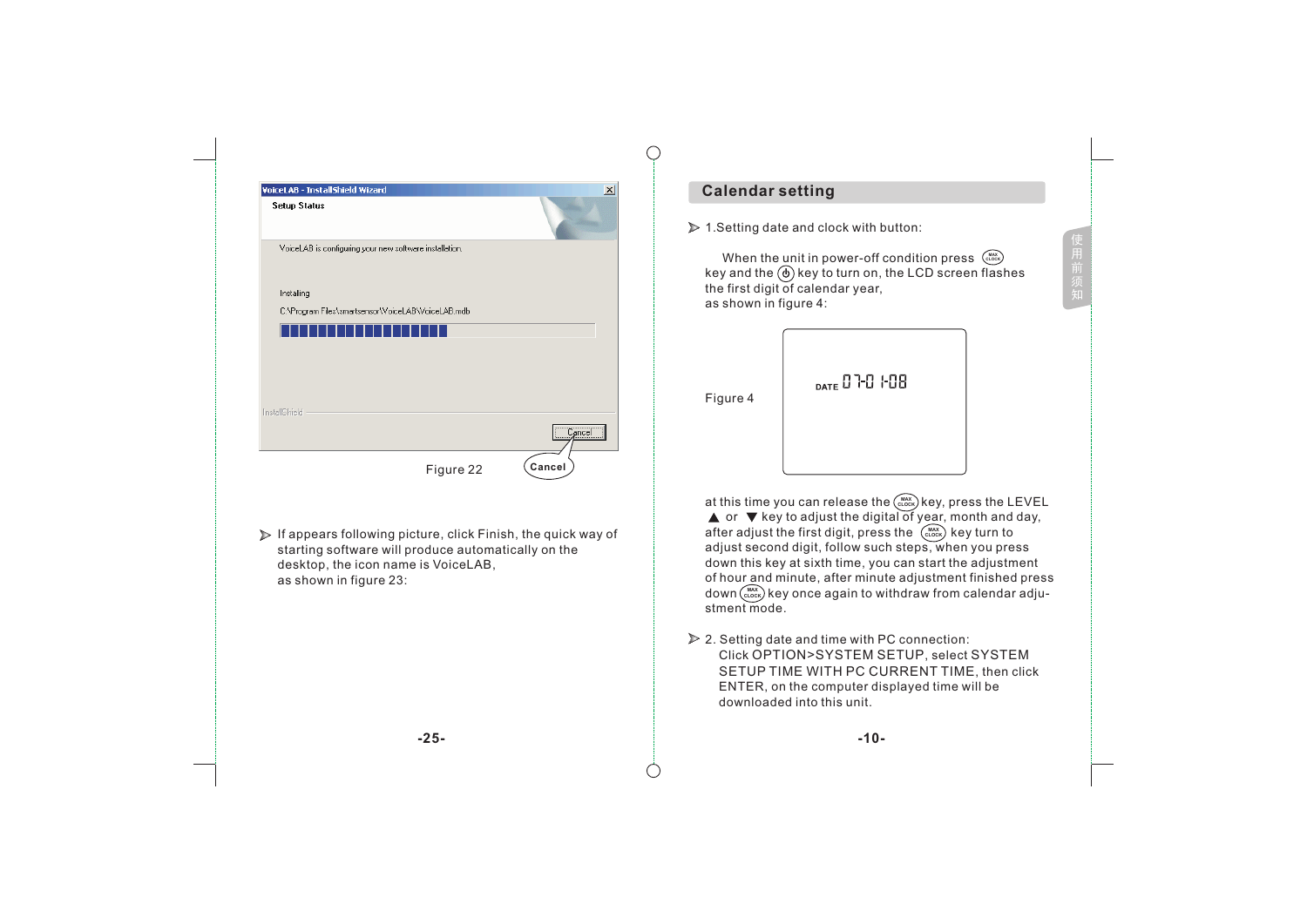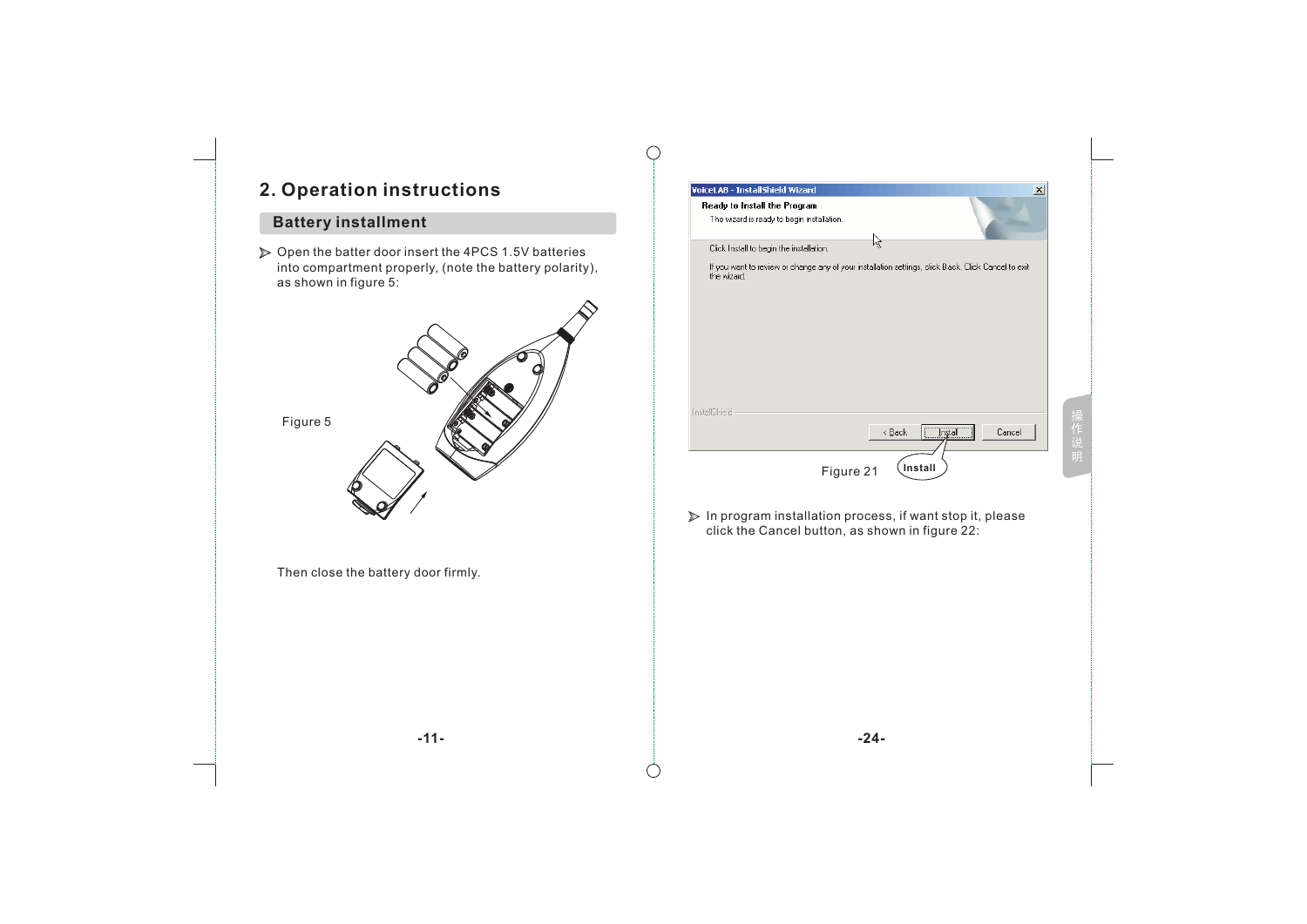| VoiceLAB - InstallShield Wizard<br>$\vert x \vert$<br>Setup Type<br>Select the setup type to install. | <b>Selecting measurement level</b><br>key to turn on the unit, after the LCD entire<br>$\triangleright$ Press the $(\phi)$<br>screen displays for 2 seconds will display the year, month<br>and date. As shown in figure 6: |  |  |  |
|-------------------------------------------------------------------------------------------------------|-----------------------------------------------------------------------------------------------------------------------------------------------------------------------------------------------------------------------------|--|--|--|
| Please select a setup type.<br>C Complete                                                             |                                                                                                                                                                                                                             |  |  |  |
| 慢<br>All program features will be installed. (Requires the most disk space.)                          |                                                                                                                                                                                                                             |  |  |  |
| C Custom<br>Select which program features you want installed. Recommended for<br>advanced users.      | Figure 6<br>DATE 07-07-08                                                                                                                                                                                                   |  |  |  |
| InstallShield<br>< <u>B</u> ack<br>$N$ ext ><br>Cancel<br>Figure 20<br>Next                           | 操作说明<br>After 3 seconds it enters default measurement mode,<br>as shown in figure 7:                                                                                                                                        |  |  |  |
| ▶ Click the Install button to install the program into your<br>PC, as shown in figure 21:             | FAST<br>130<br>unimi <sub>ty</sub><br>08:32:55 TIME<br>Figure 7<br><b>SPL</b>                                                                                                                                               |  |  |  |
| $-23-$                                                                                                | $-12-$                                                                                                                                                                                                                      |  |  |  |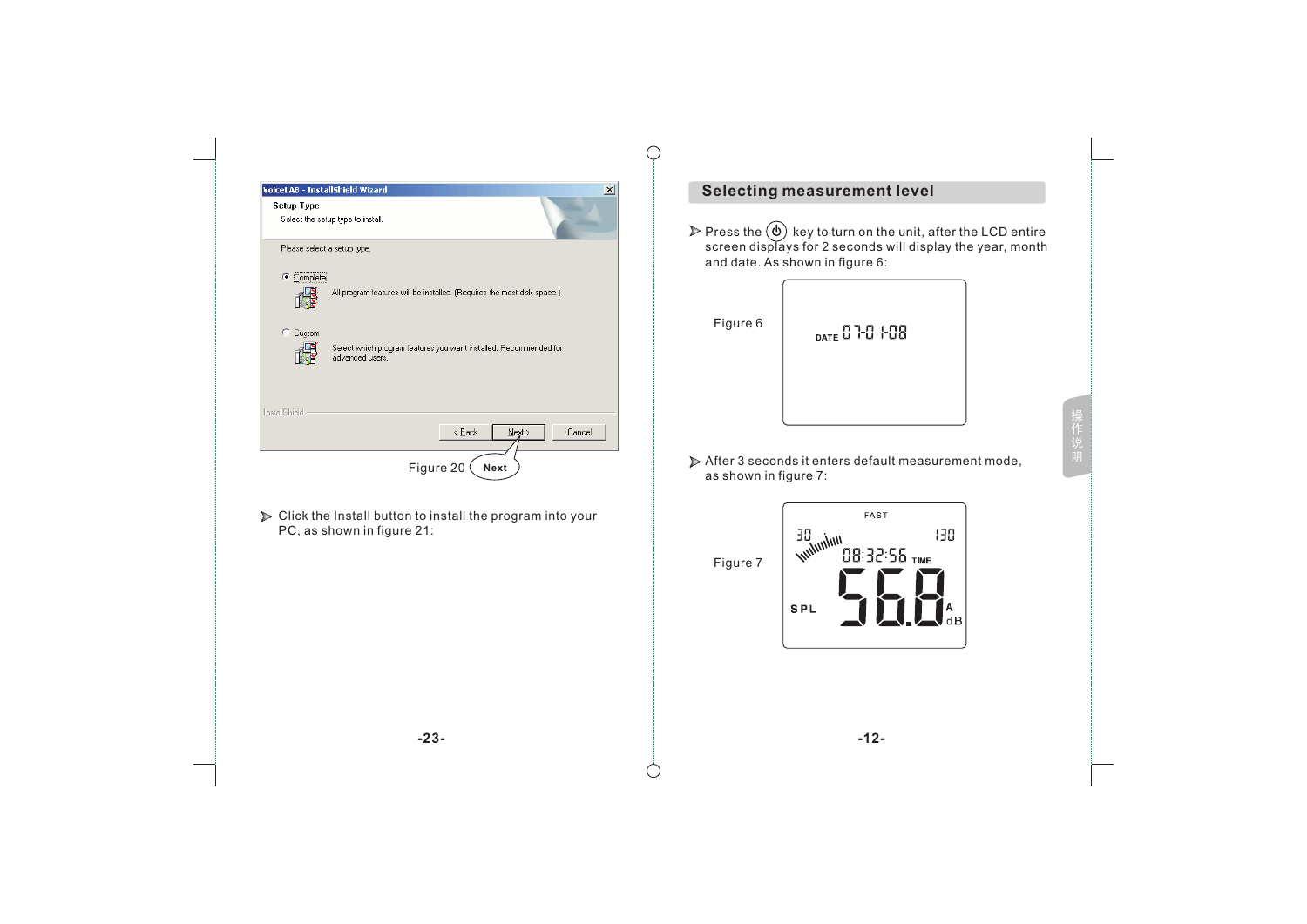



30 to 80:

50 to 100:



60 to 110:



Enter the user name and company name, click NEXT to enter Next step, as shown in figure 19:

 $\bigcirc$ 

| VoiceLAB - InstallShield Wizard                                                                                               | $\boldsymbol{\mathsf{x}}$ |
|-------------------------------------------------------------------------------------------------------------------------------|---------------------------|
| <b>Customer Information</b><br>Please enter your information.                                                                 |                           |
| Please enter your name and the name of the company for which you work.                                                        |                           |
| User Name:                                                                                                                    |                           |
| LUCKYARCO                                                                                                                     |                           |
| Company Name:                                                                                                                 |                           |
| ARCO                                                                                                                          |                           |
| InstallShield                                                                                                                 | 操作说明                      |
| $\leq$ Back<br>$N$ ext ><br>Cancel<br>Next<br>Figure19                                                                        |                           |
| Setup type selection, select the defaulted setup<br>(Complete) type, click NEXT to enter Next step,<br>as shown in figure 20: |                           |
|                                                                                                                               |                           |

**-13- -22-**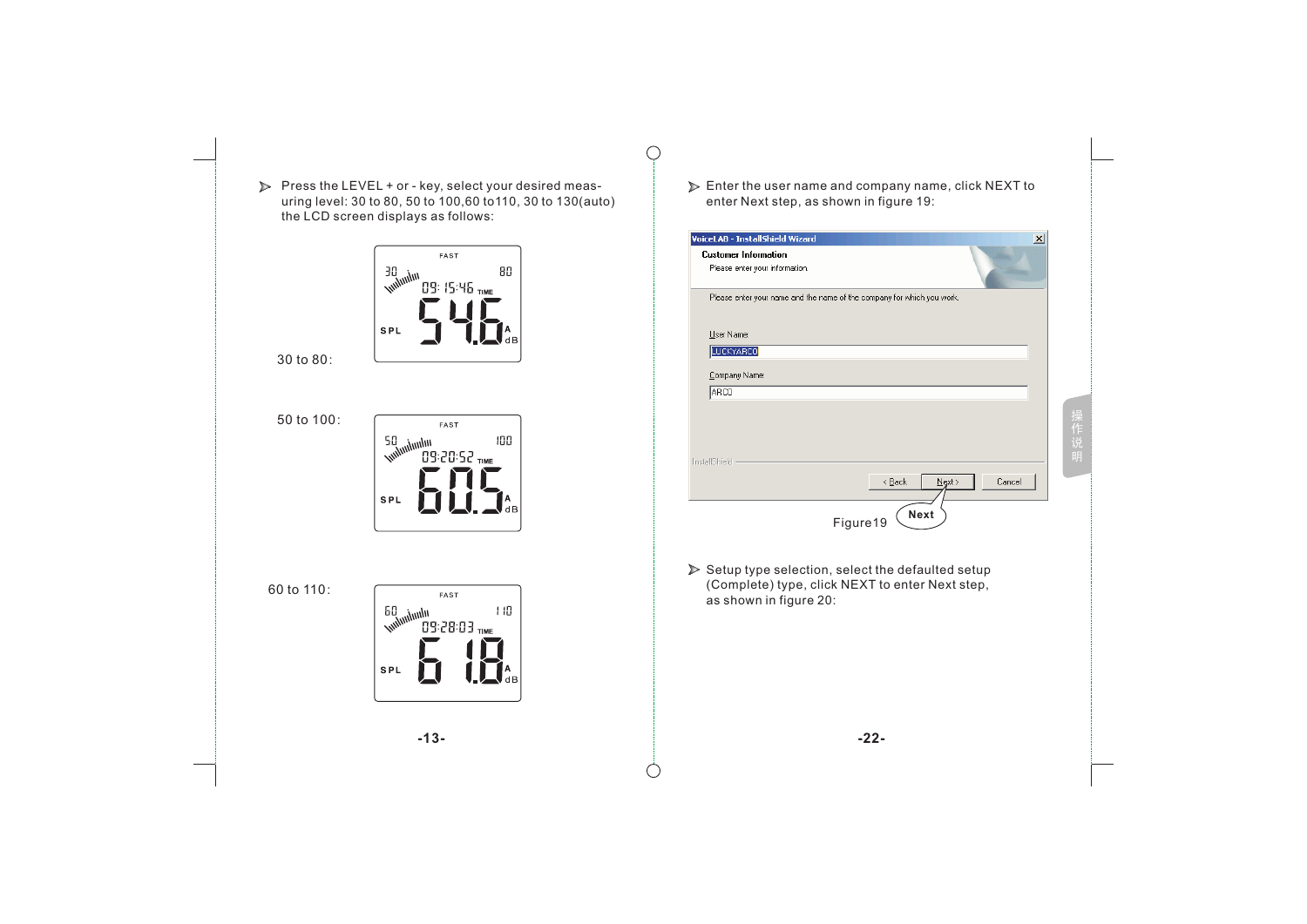## **Connection with PC**

- 1). Requirements of computer configuration:
- CPU: PentiumⅢ 600MHZ or above;
- $\triangleright$  One free available USB connecting interface:
- $\triangleright$  The lowest screen resolution of monitor is 800\*600 (or much higher), true color;
- At least 8MB available memory;
- $\triangleright$  At least 50MB available disk memory; Operation system: MICROSOFT WINDOWS 98/ME/2000 / XP HOME/XP Professional 32Bit
- 2). Installing the data collecting software:

 $\triangleright$  Place the software disc in your disc driver, open the disc driver file, double-click the Setup.exe program icon to enter program installation contact interface, click NEXT to enter Next step, as shown in figure 18:

| <b>VoiceLAB - InstallShield Wizard</b> |                                                                                                                                                      | 図 | $\cdots$                                                 |
|----------------------------------------|------------------------------------------------------------------------------------------------------------------------------------------------------|---|----------------------------------------------------------|
|                                        | Welcome to the InstallShield Wizard for<br>VoiceLAB<br>The InstallShield? Wizard will install VoiceLAB on your<br>computer. To continue, click Next. |   | anlındından<br>19:4 <sup>Tandında</sup> v<br>09:4<br>SPL |
|                                        | Next<br>$\overline{\square}$ Next ><br>Cancel<br>$\leq$ Back                                                                                         |   |                                                          |
|                                        | Figure18                                                                                                                                             |   |                                                          |
|                                        | $-21-$                                                                                                                                               |   | $-14-$                                                   |
|                                        |                                                                                                                                                      |   |                                                          |

80 to130:



|  | 30 to 130: |  |
|--|------------|--|
|  |            |  |

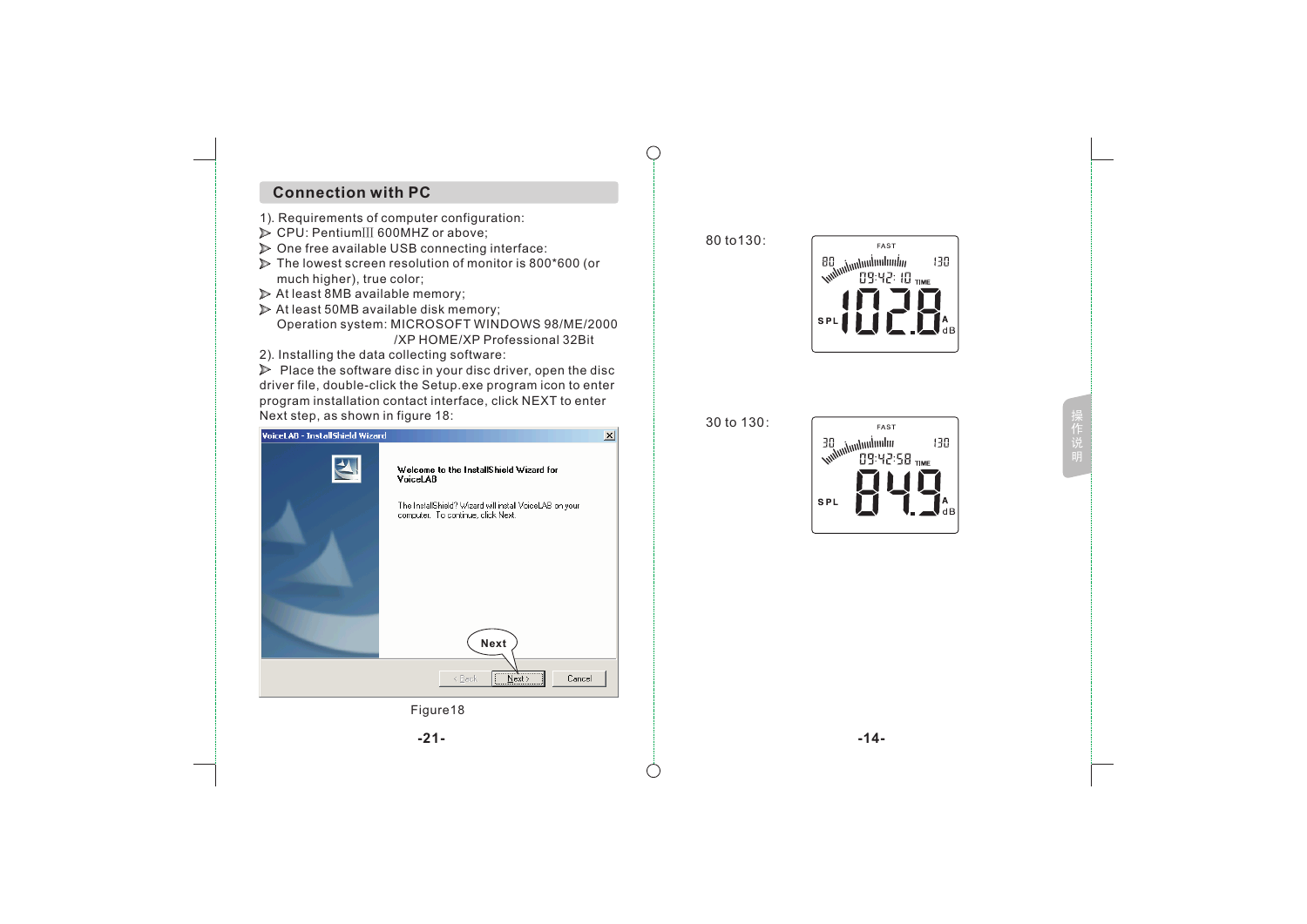$\triangleright$  If your set measuring level is higher than the environment level, for example level 60~110 is set, and current actual sound level is lower than 60dB, the LCD screen will display the icon  $\overline{\text{OMER}}$ , please press  $\blacktriangledown$  key to lower the level until the icon  $\Box$  disappears. As shown in figure 8:

Figure 8



 $\triangleright$  If your set measuring level is lower than the environment level, for example level 30~80 is set, and current actual sound level is higher than 80dB, the LCD screen will display the icon  $\sqrt{2\pi}$ , please press  $\triangle$  key to lower the level until the icon **OVER** disappears.

As shown in figure 9:



 $\mathbb{\bar{B}}_{\mathsf{Note:}}$ 

a.If the measuring level is set as 80~130, the LCD still display the icon  $\sqrt{\text{OVER}}$  , that indicates the current noise level is exceeding the measuring range of this unit; b.If the level is set 30~130, the unit can auto switch level.

## **Data clearance**

 $\bigcirc$ 

Press down the  $\left(\frac{AC}{C_E}A\right)$  key until the LCD screen displays the symbol CLR, then all recorded data will be deleted, LCD displays as in figure 17:



Figure 17

**-15- -20-**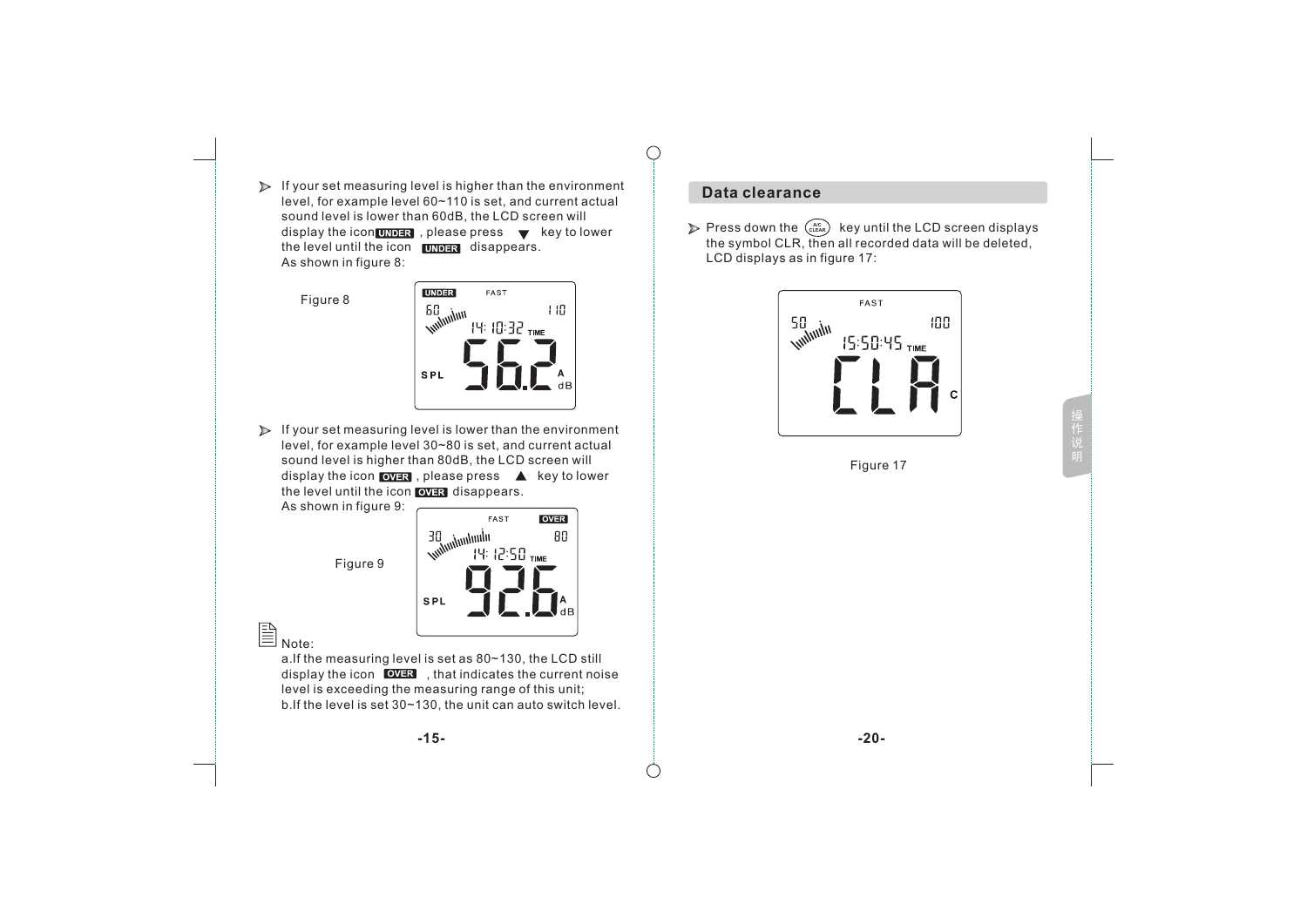